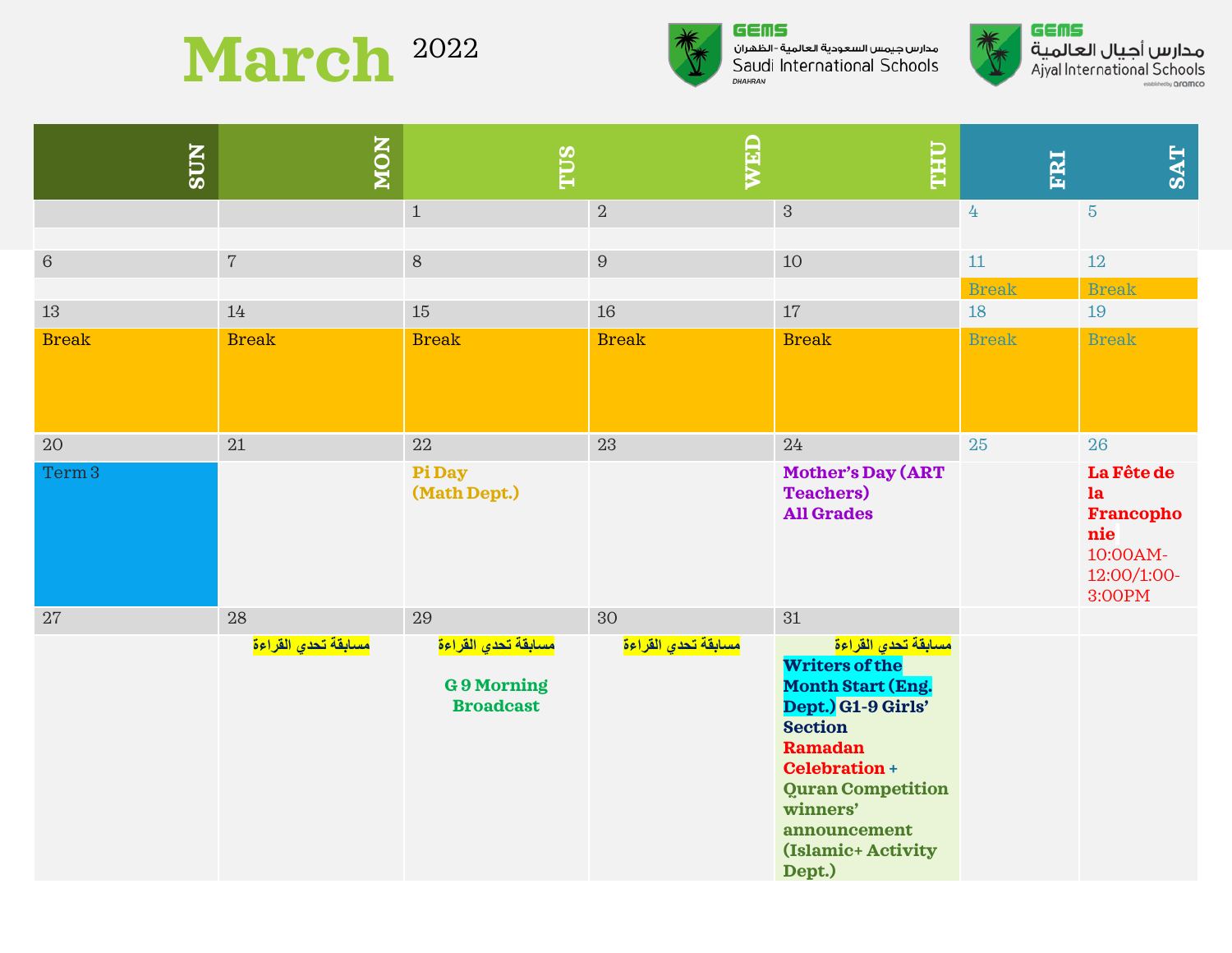



مدارس جيمس السعودية العالمية - الظهران Saudi International Schools DHAHRAN



م**دارس أجيال العالمية**<br>Ajyal International Schools dhii nrnmro

| <b>NOS</b>                                                    | <b>NON</b>                                                                           | TUS                                                                                                    | WED                                                                                              | <b><i><u><b>OHLL</b></u></i></b>                              | FRI              | <b>SAT</b>               |
|---------------------------------------------------------------|--------------------------------------------------------------------------------------|--------------------------------------------------------------------------------------------------------|--------------------------------------------------------------------------------------------------|---------------------------------------------------------------|------------------|--------------------------|
|                                                               |                                                                                      |                                                                                                        |                                                                                                  |                                                               | $\mathbf{1}$     | $\overline{2}$           |
|                                                               |                                                                                      |                                                                                                        |                                                                                                  |                                                               |                  | Ramadan<br><b>Starts</b> |
| $\mathfrak{S}$                                                | $4\overline{ }$                                                                      | $\overline{5}$                                                                                         | $\sqrt{6}$                                                                                       | $\sqrt{ }$                                                    | 8                | 9                        |
|                                                               |                                                                                      | <b>G1Morning</b><br><b>Broadcast</b>                                                                   |                                                                                                  | Hygiene (School<br>Nurse)                                     |                  |                          |
| 10                                                            | 11                                                                                   | 12                                                                                                     | 13                                                                                               | 14                                                            | 15               | 16                       |
| <b>Charity Event</b><br>(Activity Dept.)<br><b>All Grades</b> | <b>Charity Event</b><br>(Activity Dept.)<br><b>All Grades</b>                        | <b>Charity Event</b><br>(Activity Dept.)<br><b>All Grades</b><br><b>G2 Morning</b><br><b>Broadcast</b> | <b>Charity Event</b><br>(Activity Dept.)                                                         | <b>Charity Event</b><br>(Activity Dept.)<br><b>All Grades</b> |                  |                          |
| 17                                                            | 18                                                                                   | 19                                                                                                     | 20                                                                                               | 21                                                            | 22               | 23                       |
| <b>Arabic Reading</b><br>Week (Arabic<br>Dept.)               | <b>Arabic Reading</b><br>Week (Arabic<br>Dept.)                                      | <b>Arabic Reading</b><br>Week (Arabic<br>Dept.)<br><b>G3 Morning</b><br><b>Broadcast</b>               | <b>Arabic Reading</b><br>Week (Arabic<br>Dept.)<br><b>Earth Day</b><br>(Science Dept.)<br>$KG-9$ | <b>Arabic Reading</b><br>Week (Arabic<br>Dept.)               |                  |                          |
| 24                                                            | 25                                                                                   | 26                                                                                                     | 27                                                                                               | 28                                                            | 29               | 30                       |
|                                                               | <b>Writers of the</b><br><b>Month Start (Eng.</b><br>Dept.) Girls'<br><b>Section</b> | <b>Eid Break</b>                                                                                       | <b>Eid Break</b>                                                                                 | <b>Eid Break</b>                                              | <b>Eid Break</b> | <b>Eid Break</b>         |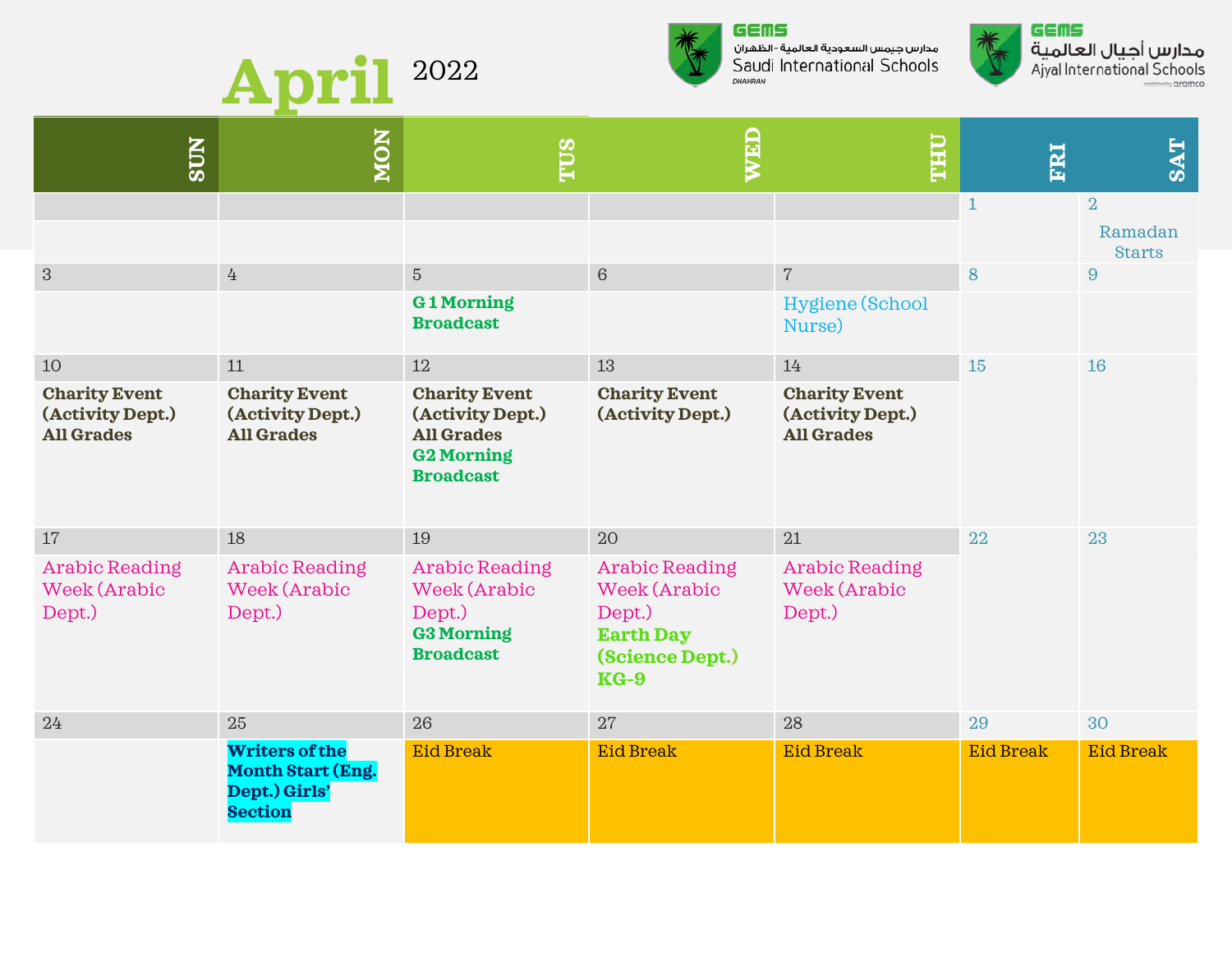



مدارس جيمس السعودية العالمية - الظهران Saudi International Schools DHAHRAN



م**دارس أجيال العالمية**<br>Ajyal International Schools stablished by **aramco** 

| <b>NURS</b>                                                                                                                                               | <b>NON</b>                                                                            | <b>ELLE</b>                                                                                                                      | WED                                                                  | <b>THU</b>                                                                                                                                          | ERI              | <b>SAT</b>          |
|-----------------------------------------------------------------------------------------------------------------------------------------------------------|---------------------------------------------------------------------------------------|----------------------------------------------------------------------------------------------------------------------------------|----------------------------------------------------------------------|-----------------------------------------------------------------------------------------------------------------------------------------------------|------------------|---------------------|
| $\mathbf{1}$                                                                                                                                              | $\overline{2}$                                                                        | 3                                                                                                                                | 4                                                                    | $5\phantom{.}$                                                                                                                                      | $6\overline{6}$  | $7\phantom{.}$      |
| <b>Eid Break</b>                                                                                                                                          | <b>Eid Break</b>                                                                      | <b>Eid Break</b>                                                                                                                 | <b>Eid Break</b>                                                     | <b>Eid Break</b>                                                                                                                                    | <b>Eid Break</b> | Eid<br><b>Break</b> |
| $8\,$                                                                                                                                                     | 9                                                                                     | 10                                                                                                                               | 11                                                                   | 12                                                                                                                                                  | 13               | 14                  |
| <b>Map Test</b><br><b>Anti-bullying Month</b><br>(School Counsellor)<br><b>Writers of the Month</b><br><b>Start (Eng. Dept.) Girls'</b><br><b>Section</b> | <b>Map Test</b><br><b>Anti-bullying</b><br><b>Month (School</b><br><b>Counsellor)</b> | <b>Map Test</b><br><b>Anti-bullying Month</b><br>(School Counsellor)<br><b>G8 Morning Broadcast</b><br><b>KG3A Assembly</b>      | <b>Map Test</b><br><b>Anti-bullying Month</b><br>(School Counsellor) | <b>Map Test</b><br><b>Anti-bullying</b><br><b>Month (School</b><br><b>Counsellor)</b><br><b>GEMS/AJYAL</b> got<br>talent start<br><b>All Grades</b> |                  |                     |
| 15                                                                                                                                                        | 16                                                                                    | 17                                                                                                                               | 18                                                                   | 19                                                                                                                                                  | 20               | 21                  |
| <b>Map Test</b><br><b>Anti-bullying Month</b><br>(School Counsellor)                                                                                      | <b>Map Test</b><br>Anti-bullying<br><b>Month (School</b><br><b>Counsellor)</b>        | <b>Map Test</b><br><b>Anti-bullying Month</b><br>(School Counsellor)<br><b>G7 Morning Broadcast</b><br><b>KG3B Assembly</b>      | <b>Map Test</b><br><b>Anti-bullying Month</b><br>(School Counsellor) | <b>Map Test</b><br><b>Anti-bullying</b><br><b>Month (School</b><br><b>Counsellor)</b><br>Dental Hygiene<br>and Health<br>(School Nurse)             |                  |                     |
| 22                                                                                                                                                        | 23                                                                                    | 24                                                                                                                               | 25                                                                   | 26                                                                                                                                                  | 27               | 28                  |
| <b>Map Test</b>                                                                                                                                           | <b>Map Test</b>                                                                       | <b>Map Test</b><br><b>Crazy Day (Activity</b><br><b>Dept.) All Grades</b><br><b>G6 Morning Broadcast</b><br><b>KG3C Assembly</b> | Long Weekend                                                         | Long Weekend                                                                                                                                        |                  |                     |
| 29                                                                                                                                                        | 30                                                                                    | 31                                                                                                                               |                                                                      |                                                                                                                                                     |                  |                     |
| <b>Map Test</b><br><b>Sports Day (PE</b><br>Dept.)<br><b>Writers of the Month</b><br><b>Start (Eng. Dept.)</b>                                            | <b>Map Test</b><br><b>Sports Day (PE</b><br>Dept.)                                    | <b>Map Test</b><br><b>Sports Day (PE Dept.)</b><br><b>G5 Morning Broadcast</b><br><b>KG2</b> Assembly                            |                                                                      |                                                                                                                                                     |                  |                     |